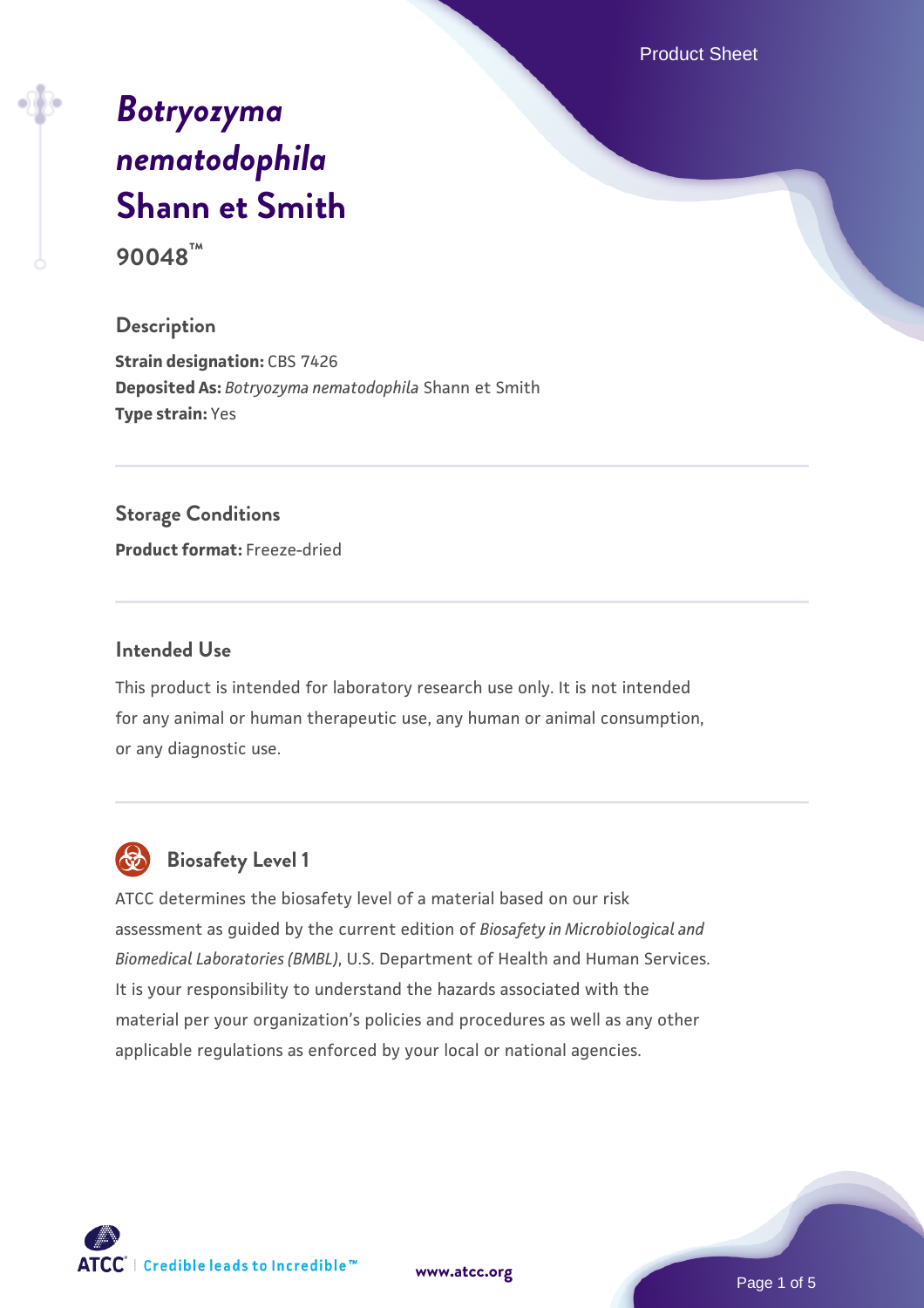ATCC highly recommends that appropriate personal protective equipment is always used when handling vials. For cultures that require storage in liquid nitrogen, it is important to note that some vials may leak when submersed in liquid nitrogen and will slowly fill with liquid nitrogen. Upon thawing, the conversion of the liquid nitrogen back to its gas phase may result in the vial exploding or blowing off its cap with dangerous force creating flying debris. Unless necessary, ATCC recommends that these cultures be stored in the vapor phase of liquid nitrogen rather than submersed in liquid nitrogen.

# **Certificate of Analysis**

For batch-specific test results, refer to the applicable certificate of analysis that can be found at www.atcc.org.

### **Growth Conditions**

**Medium:**  [ATCC Medium 1245: YEPD](https://www.atcc.org/-/media/product-assets/documents/microbial-media-formulations/1/2/4/5/atcc-medium-1245.pdf?rev=705ca55d1b6f490a808a965d5c072196) **Temperature:** 24°C

### **Material Citation**

If use of this material results in a scientific publication, please cite the material in the following manner: *Botryozyma nematodophila* Shann et Smith (ATCC 90048)

### **References**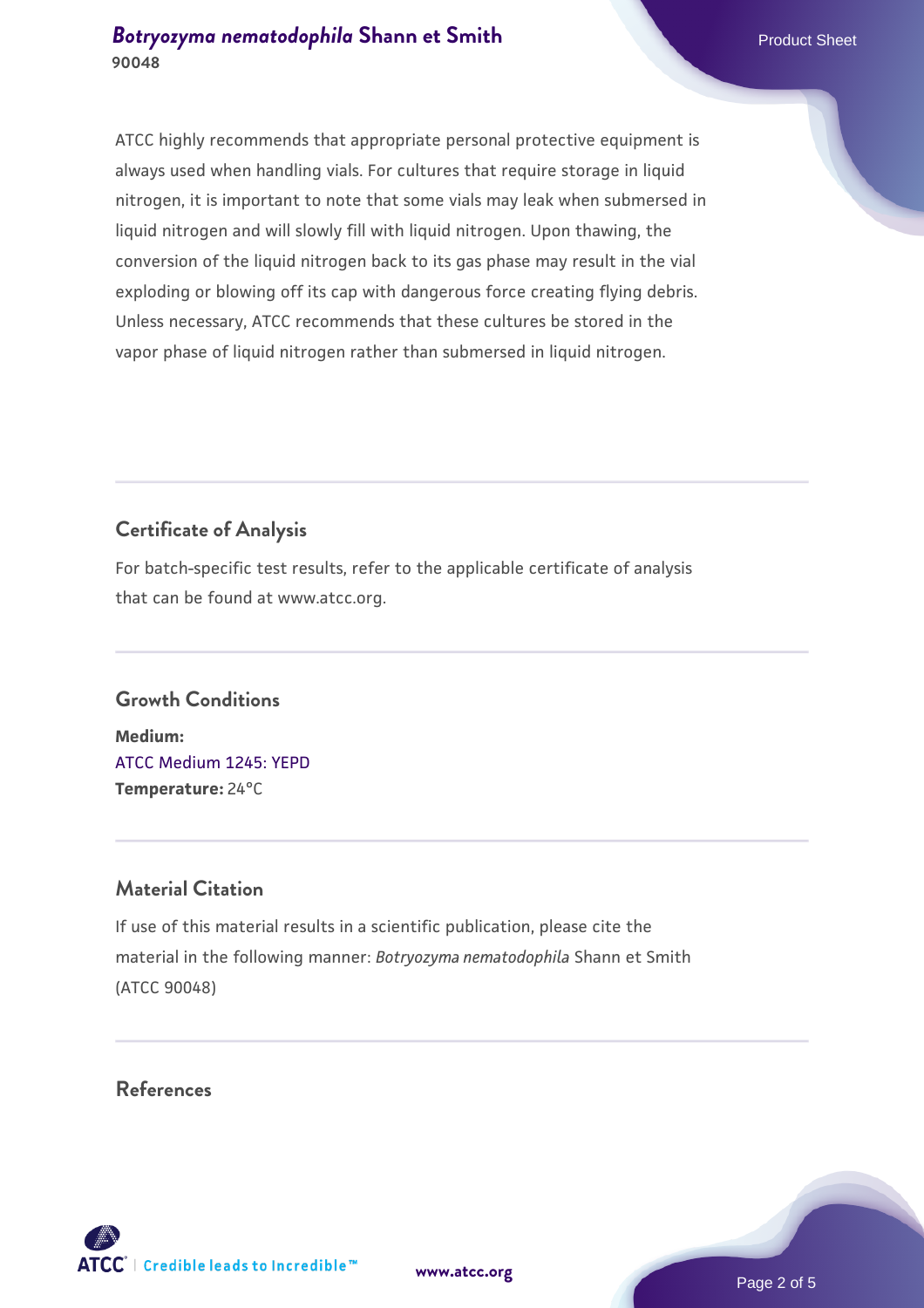References and other information relating to this material are available at www.atcc.org.

### **Warranty**

The product is provided 'AS IS' and the viability of ATCC® products is warranted for 30 days from the date of shipment, provided that the customer has stored and handled the product according to the information included on the product information sheet, website, and Certificate of Analysis. For living cultures, ATCC lists the media formulation and reagents that have been found to be effective for the product. While other unspecified media and reagents may also produce satisfactory results, a change in the ATCC and/or depositor-recommended protocols may affect the recovery, growth, and/or function of the product. If an alternative medium formulation or reagent is used, the ATCC warranty for viability is no longer valid. Except as expressly set forth herein, no other warranties of any kind are provided, express or implied, including, but not limited to, any implied warranties of merchantability, fitness for a particular purpose, manufacture according to cGMP standards, typicality, safety, accuracy, and/or noninfringement.

### **Disclaimers**

This product is intended for laboratory research use only. It is not intended for any animal or human therapeutic use, any human or animal consumption, or any diagnostic use. Any proposed commercial use is prohibited without a license from ATCC.

While ATCC uses reasonable efforts to include accurate and up-to-date information on this product sheet, ATCC makes no warranties or representations as to its accuracy. Citations from scientific literature and patents are provided for informational purposes only. ATCC does not warrant



**[www.atcc.org](http://www.atcc.org)**

Page 3 of 5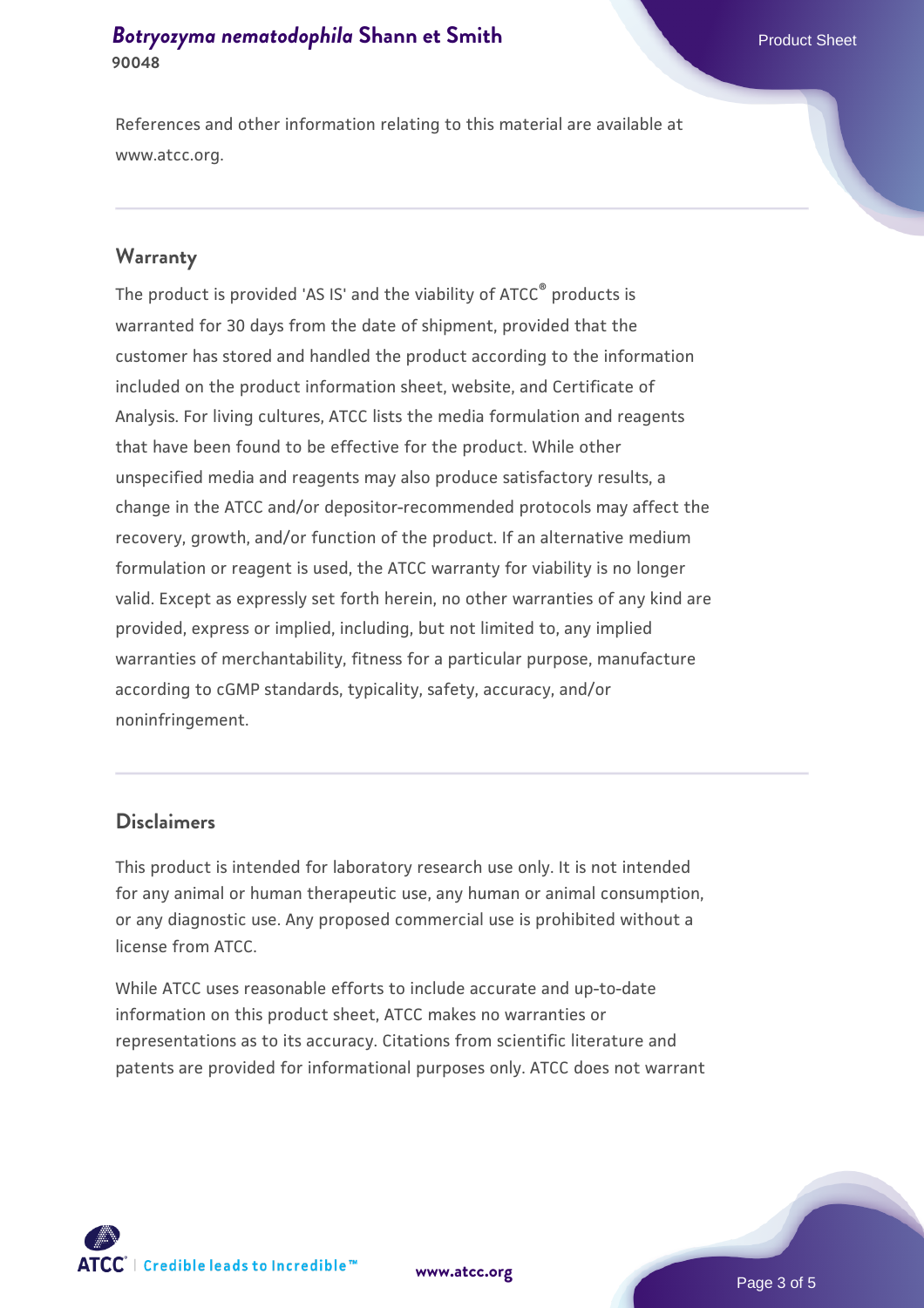that such information has been confirmed to be accurate or complete and the customer bears the sole responsibility of confirming the accuracy and completeness of any such information.

This product is sent on the condition that the customer is responsible for and assumes all risk and responsibility in connection with the receipt, handling, storage, disposal, and use of the ATCC product including without limitation taking all appropriate safety and handling precautions to minimize health or environmental risk. As a condition of receiving the material, the customer agrees that any activity undertaken with the ATCC product and any progeny or modifications will be conducted in compliance with all applicable laws, regulations, and guidelines. This product is provided 'AS IS' with no representations or warranties whatsoever except as expressly set forth herein and in no event shall ATCC, its parents, subsidiaries, directors, officers, agents, employees, assigns, successors, and affiliates be liable for indirect, special, incidental, or consequential damages of any kind in connection with or arising out of the customer's use of the product. While reasonable effort is made to ensure authenticity and reliability of materials on deposit, ATCC is not liable for damages arising from the misidentification or misrepresentation of such materials.

Please see the material transfer agreement (MTA) for further details regarding the use of this product. The MTA is available at www.atcc.org.

### **Copyright and Trademark Information**

© ATCC 2021. All rights reserved. ATCC is a registered trademark of the American Type Culture Collection.

### **Revision**

This information on this document was last updated on 2021-05-19

### **Contact Information**



**[www.atcc.org](http://www.atcc.org)**